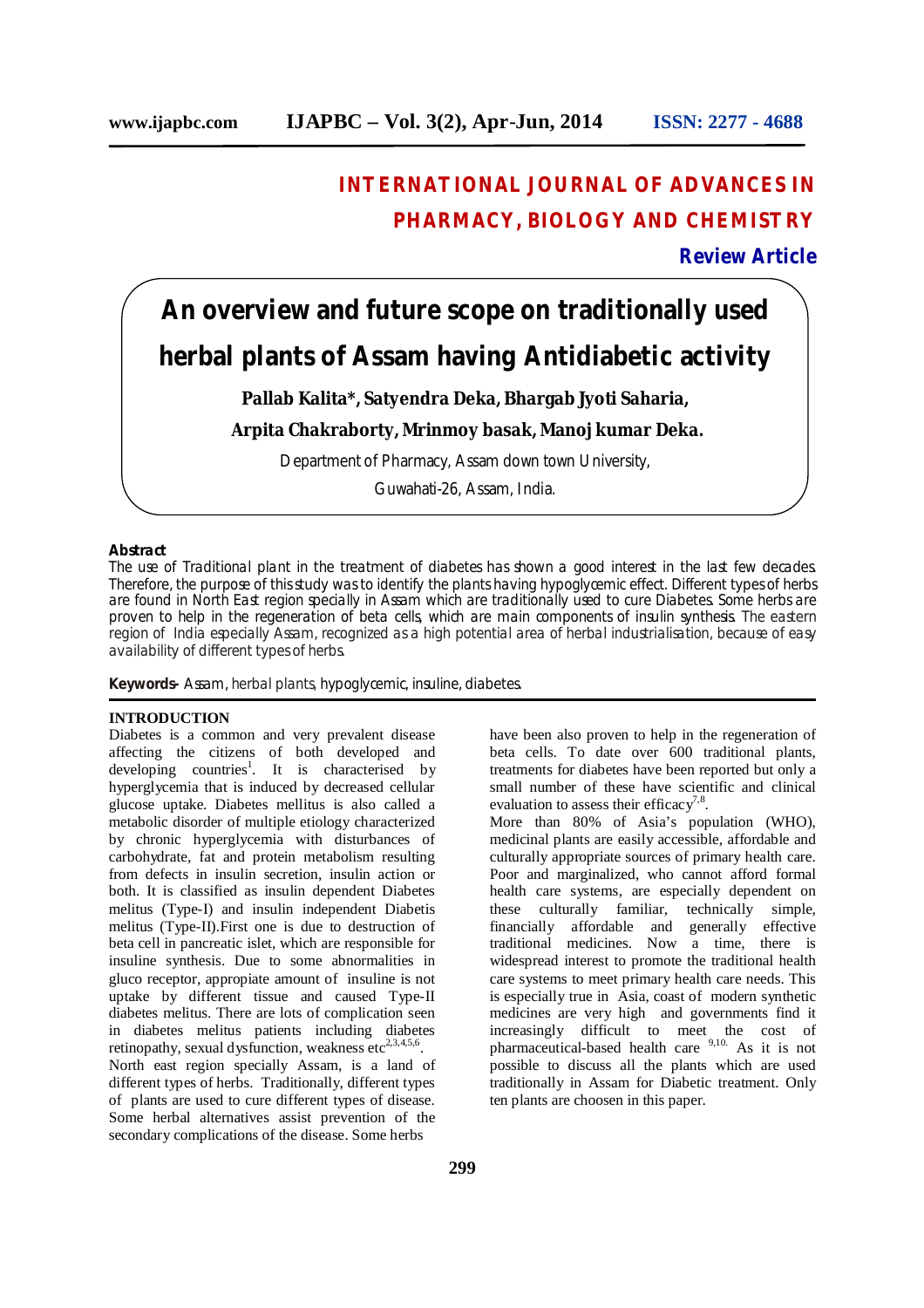#### **Antidiabetic effect of traditionally used medicinal plants:**

#### 1. *Momordica charantia (bitter melon):*

*Momordica charantia* is a flowering vine in the family Cucurbitaceae. It is a topical plant that is widely cultivated in Assam, India for its intensly bitter fruits that are commonly used in cooking and as a natural remedy for treating diabetes. It is a useful medicinal and vegitable plant for human health and one of the most promising plants for diabetes. These different compounds may act either separately or together to exert their medicinal effects. In relation to diabetes, only charantin, insulin-like peptide and alkaloid-like extracts possess hypoglycaemic properties similar to the plant itself or its crude  $extracts<sup>11</sup>.$ 

#### 2. **Aegle marmelos (Linn):**

*Aegle marmelos* (Linn) correa, commonly known as bael (or bel), belonging to the family Rutaceae, is a moderatesized, slender and aromatic tree. A number of chemical constituents and various therapeutic effects of leaves of *Aegle marmelos* have been reported by different workers. Broadly, *Aegle marmelos* leaves contain alkaloids, Phenylpropanoids, terpenoids and other miscellaneous compounds whereas potential pharmacological activity of the leaves are hypoglycemic, anti-inflammatory, antimicrobial, anticancer, radioprotective, chemopreventive and anti-oxidative activity.Hema *et al.* studied the effect of the aqueous, alcoholic extracts of *A. marmelos* for the hypoglycaemic and other pharmacological actions and observed that the aqueous and alcoholic extracts at 500 mg/kg dose produce hypoglycaemia in diabetic fasted rabbits  $^{12}$ .

#### 3. *Dillenia indica (Linn):*

*Dillenia indica* plant belongs to family Dilleniaceae, commonly called *Dillenia.* The fruit shows laxative properties and is used for relieving abdominal pain, bark and leaves have astringent effect, juice of leaves, bark and fruits are mixed and given orally for the treatment of cancer and diarrhea. Fruits and leaves extract of *D. indica* are reported to have antioxidant activity, CNS depressant activities ans anti-inflammatory in mice. Traditionally, the plant is also used for treatment of diabetes. Sunil Kumar et al. studied that 250 and 500 mg/kg p.o. is the effective dose which shows antidiabetic activity<sup>13</sup>.

#### 4. *Carrica papaya:*

It is an herbaceous plant, member of the small family Caricaceae. This plant is widely cultivated for its edible pleasant fruit, which provides good nutritional

value and easy digestion. Different parts of *C. papaya* are used in Indian folk medicine to treat various diseases such as diarrhea, inflammation and diabetes. There is evidence that *C. Papaya* leaves reduce symptoms of asthma, worming and dysentery. papaya leaf extracts also used as a traditional remedies for cancer and infectious diseases. Juárez-Rojop et al. studied the aqueous extract of *Carica papaya*  $(0.75 \text{ g}$  and  $1.5 \text{ g}/100 \text{ mL}$ ). There are significantly decreased blood glucose levels  $(p<0.05)$ in diabetic rats, according to their study. It also decreased cholesterol, triacylglycerol and aminotransferases blood levels also $^{14}$ .

#### 5. *Cannabis sativa Linn:*

In Assam *Cannabis* plant is known as Bhang. This plant produce a unique family of terpeno-phenolic compounds called cannabinoids, which produce the "high" one experiences from smoking marijuana. In the United States there has been considerable interest in its use for the treatment of a number of conditions, including glaucoma, AIDS wasting, neuropathic pain, treatment of spasticity associated with multiple sclerosis, and chemotherapy-induced nausea. Clinical trials have shown the efficacy of cannabis as a treatment for cancer and AIDS patient. Tehranipour *et al.* observed that the ethanolic extract 25, 50mg/kg (ip) of *Cannabis sativa* shows the antidiabetic  $\arctivity$ <sup>15</sup>.

#### 6*. Cinnamomum tamala:*

The leaves of *Cinnamomum tamala* is used in preparation of different traditional food item in Assam as a flavouring material.The leaves are known as Tezpat in Assam. Leaves and bark have aromatic, astringent, stimulant and carminative qualities and used in rheumatism, colic, diarrhoea, nausea and vomiting. Ancient literature has revealed that in the first century A.D., dried leaves and bark of this plant were prescribed for fever, anemia. Its seeds were crushed and mixed with honey or sugar and administered to children for dysentry or cough. CTLEt was administered at doses of 125 and 250 mg/kg body weight respectively on streptozotocin induced diabetic rats for 3 weeks. Chakraborty *et al.* found that these leaves extract showed the hypoglycaemic activity<sup>16</sup>.

#### 7. *Moringa oleifera* **Linn:**

*Moringa oleifera* belongs to the family of Moringacaea, a fast growing drought-resistant tree native of Sub-Hamalayan tracts of Northern India but now distributed worldwide in the tropics and sub tropics. The tree's leaf and seed pod are widely consumed as food. The bark, leaf and root have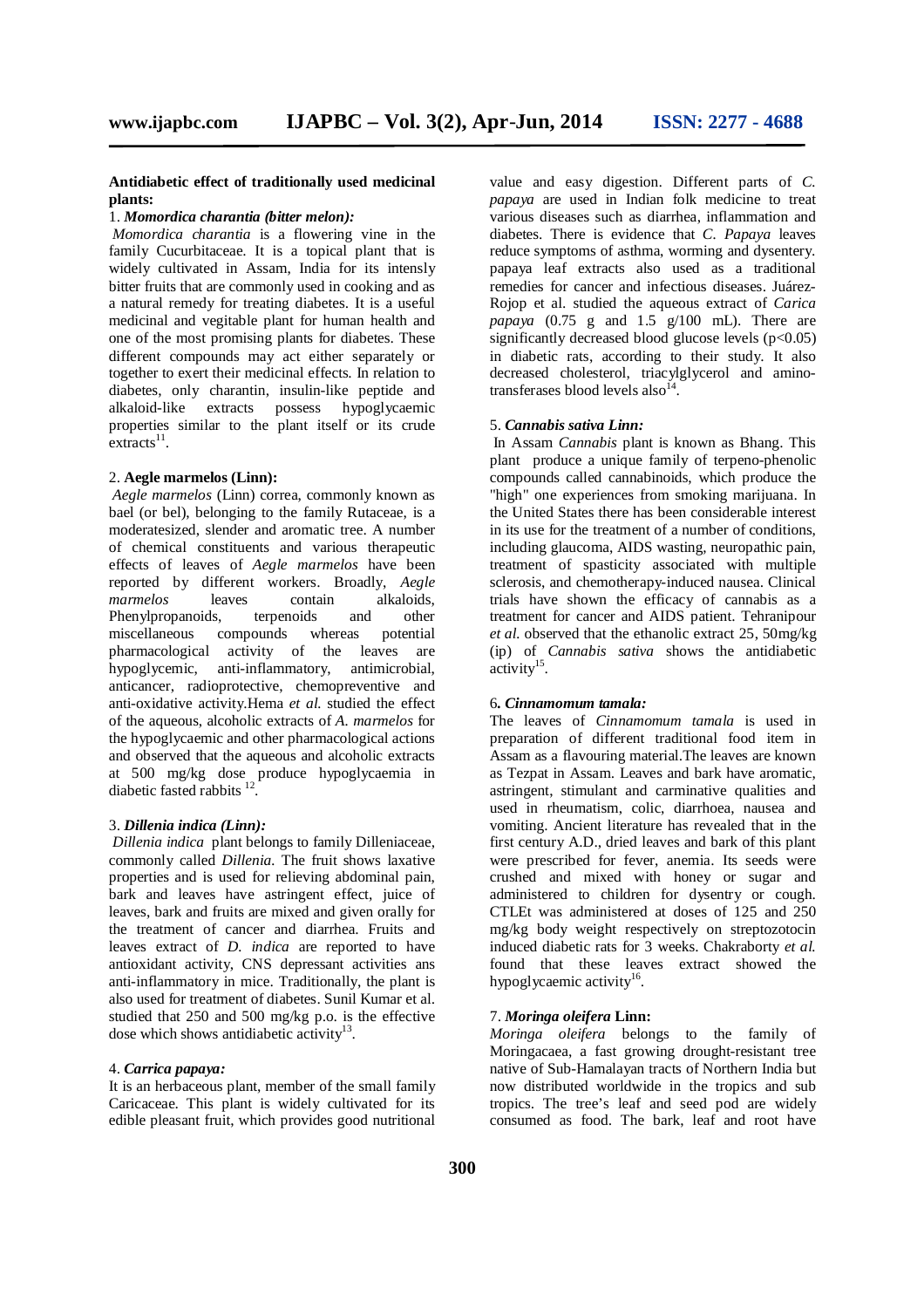ethno-medicinal properties . *Moringa oleifera* is a common vegetable in Assam. However, apart from ethno-medicinal and nutritional uses, the plants are having lots of biological activities. These include hypotensive activities , hypocholesterolemic effects, anti-inflammatory and anti-helmic, analgesic, management of heart diseases, dyspepsia and ulcers. The leave extract of *Moringa oleifera* have shown anti diabetic activity at a dose of 200, 400 and 800 mg/kg body weight of rats respectively<sup>17</sup>.

#### 8. *Musa paradisiaca:*

*Musa paradisiaca* of family Musaceae is widely distributed throughout the tropical regions. It is a tall herb with aerial pseudostem dying after flowering, leaves oblong, narrowed to the base. The fruits are sweet and its having different pharmacological activities. This plant is used as antihelmintic, tonic, astringent, emollient, depurative and aphrodiasic. The roots are used as antihelmintic, depurative, scabies, leprosy, and skin disease and fresh root juice has antidiabetic activity. The leaves have been studied as treatment for bronchitis, cold and eye infections. Plaintain juice was used as an antidote for snake bite in Assam. The result of phytochemical screening on the stem juice of *Musa paradisiaca* reveals that the extract contained various pharmacologically active compounds such as tannins and alkaloids. Plants contain a large number of free radical scavenging molecules which posses both hypoglycemic and antioxidant activities. Suneetha *et al.* evaluate the stem juice of *Musa paradisiaca* for its antidiabetic and antioxidant activities at two different doses (1 and 2  $g/kg$ , b.wt, p.o)<sup>18</sup>.

#### 9. *Centella asiatica :*

*Centella asiatica* (L.) (Family-Umbelliferare) Urban, known as manimuni in assam, guta kola (Indian) and bua-bok (Thai), is a small creeping herb that has long been used in traditional medicine and various purposes. Centella asiatica is a common vegetable in Assam It is a tropical medicinal plant with a long history of therapeutic used for many conditions such as vascular diseases ,dermal disorder, inflammatory and microangiopathy. In glucose tolerance test, the methanolic and ethanolic extract of centella asiatica had shown protection and lowered the blood glucose levels . In alloxan induced diabetic rats the maximum reduction in blood glucose was observed after 3h at a dose level of 250 mg/kg of body weight. The percentage protections by ethanolic and methanolic extracts were 30 and 48% respectively<sup>19</sup>.

#### 10. *Mimosa pudica Linn:*

It is traditionally used as medicine in different tradition of Assam for the treatment of diabetes. The stem bark extract of *Mimosa pudica* Linn has been reported for the treatment of hyperglycemic patients, but other parts of plants such as leaves or pods have not been studied widely. Hence a wide scope is there worthwhile to screen different extracts of leaves of *Mimosa pudica* Linn for its anti-diabetic effects. N.G. Sutar *et al.* reported the Antidiabetic activity of the leaves of *Mimosa pudica* Linn in albino rats. According to their study the ethanolic extract (600mg/kg) reduced serum glucose level to 50.35% as compared to Metformin as standard drug  $(500 \text{mg/kg})$  which was 62.44% on 7th day<sup>20</sup>.

#### **The feature scope of herbal medicine in Assam:**

The use of traditional medicine (TM) has increased significantly over the past few years. Different herbal companies are set up and manufactured different types of cosmetics like shampoos, soaps, body lotion cream etc, across the world. Those products having the tremendous market now a days. The eastern region of the country of India especially Assam, recognized as a high potential area. The region, having rich natural resources but utilization of these resources is not proper. Major pharmaceutical companies are currently conducting extensive research on plant materials gathered from the rain forests and other places for their potential medicinal value. In all the countries of South Asia, medicinal and aromatic plants (MAPs) play a significant role in the subsistence economy of the people, especially those living in the rural interiors. The collection, simple processing and trading of medicinal plants contribute significantly to the cash income of the poor and women in these regions. The healing properties of many drugs have been recognised allready and their use is well established in different countries. Herbal industrialisation gives the oppurtunity to the nation for developing and producing lots of employments. Selection of medicinal plant species for cultivation is an initial important step for the development of the medicinal plants sector. Economic feasibility is the major rationale for a decision to bring medicinal plant species into cultivation. Now a days, Diabetes mellitus is a common and very prevalent disease affecting the citizens of both developed and developing countries. Proper plantation, cultivation and industrialisation of the anti diabetic plants which are found in Assam, have tremendous possibility to increase the economy of the country like India.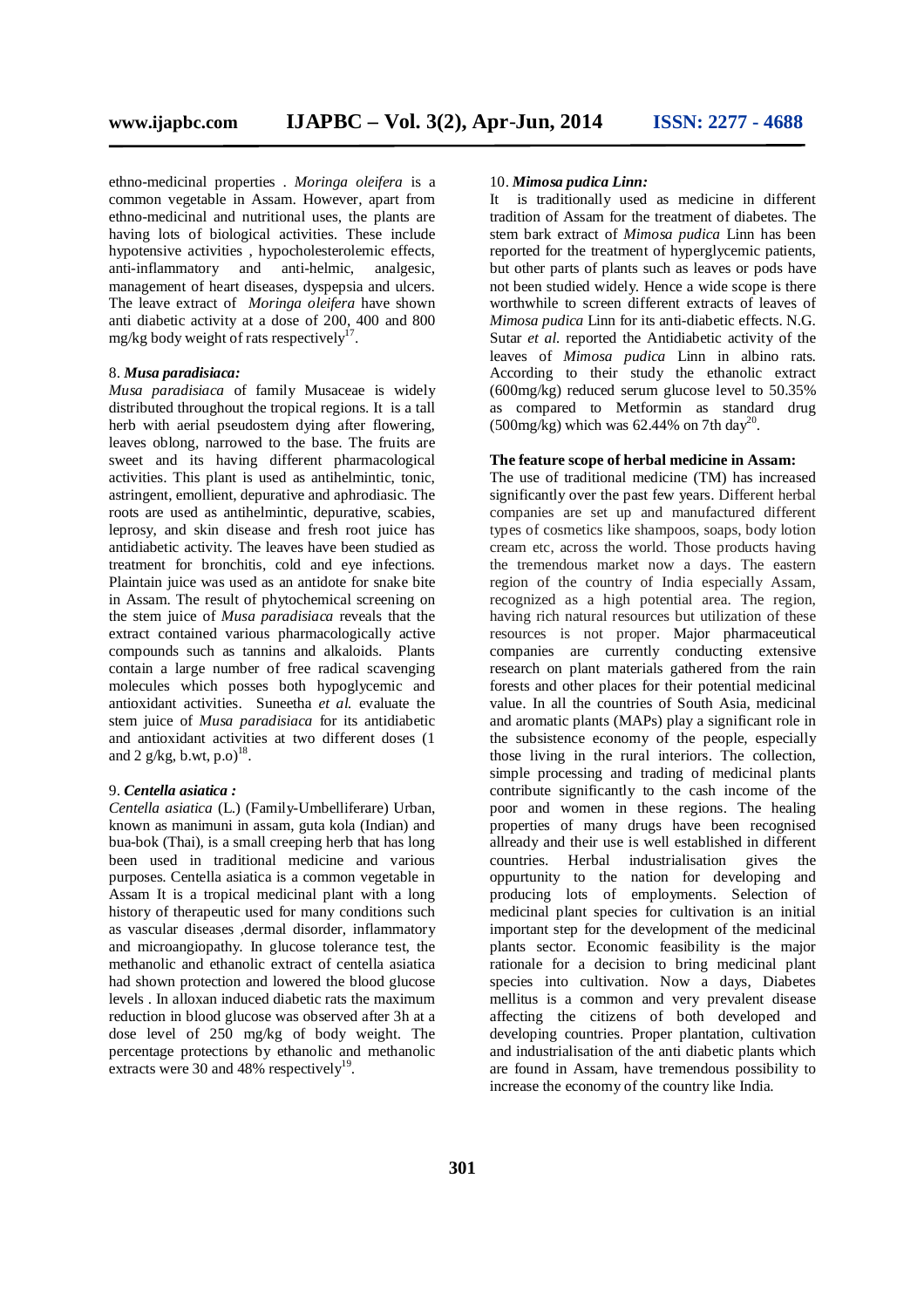### **Discussion and Conclusion**

In this review we discussed about folklore medicinal plants for the treatment of Diabetes mellitus. Folklore medicinal plants are mostly used for rural areas; because of its easy availability . Therefore, treating diabetes mellitus with plant derived compounds which are accessible and do not require laborious pharmaceutical synthesis seems highly attractive. In

the present review an attempt has been made to investigate the antidiabetic medicinal plants and may be useful to the health professionals, scientists and scholars working in the field of pharmacology and therapeutics to develop antidiabetic drugs. This review also covers the futures prospectives of herbal medicine, which are found in Assam.

| Country or region | Total number of native species in flora | No of medicinal<br>plant species reported |
|-------------------|-----------------------------------------|-------------------------------------------|
| World             | 297000                                  | 52885                                     |
| India             | 17000                                   | 7500                                      |
| Indian Himalayas  | 8000                                    | 1748                                      |
| Assam             |                                         | 350                                       |

**Table 1: Distribution of medicinal plants**  21,22



**1.** Dillenia indica **2.** Carica papaya **3.** Cannabis sativa



**4.** Musa paradisiaca **5.** Mimosa pudica **6.** Moringa oleifera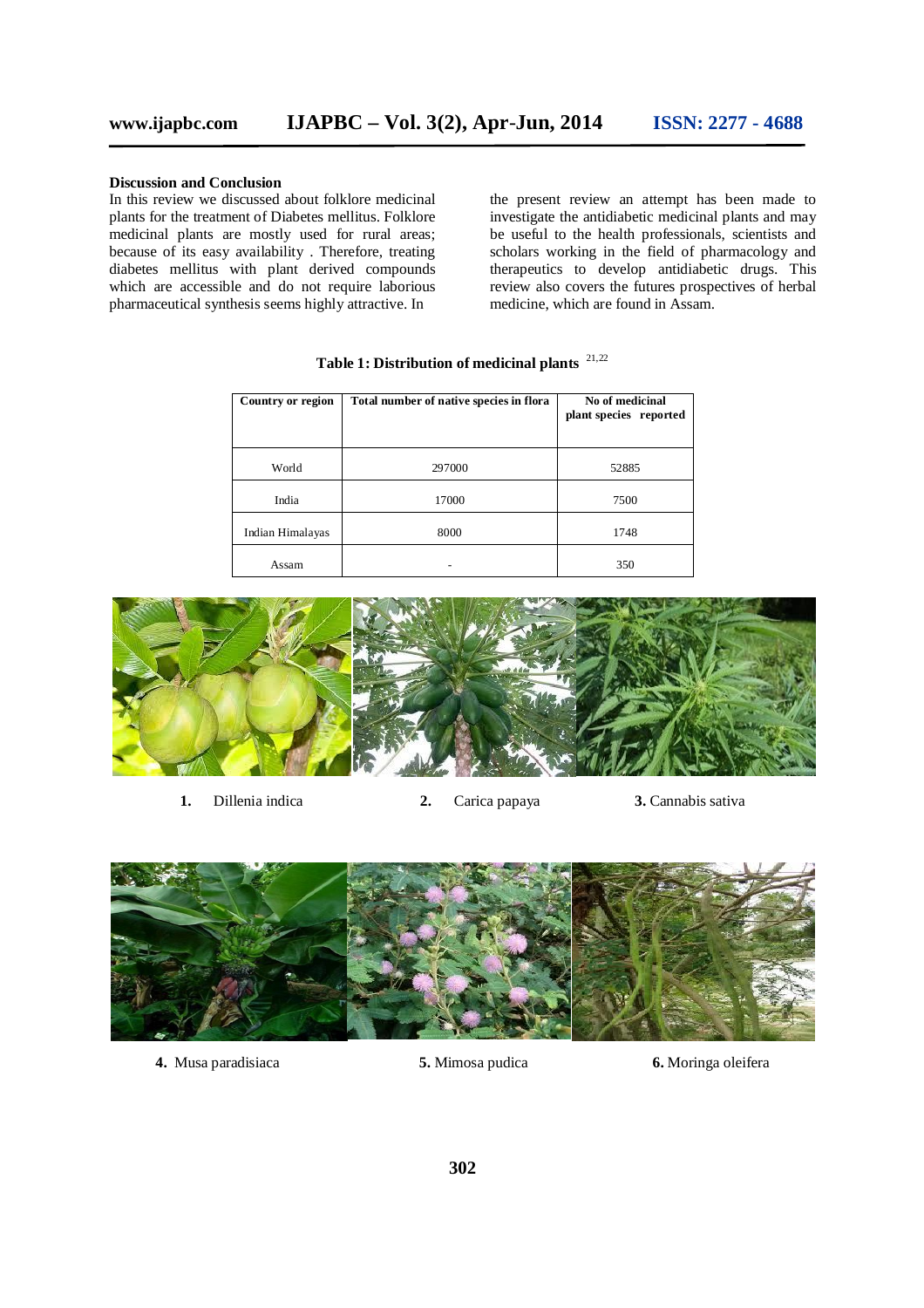

- **7.** Momordica charantia **8.** Aegle marmelo **9.** Centella asiatica
- 
- 



**10.** Cinnamomum tamala

#### **ACKNOWLEDGEMENT**

The authors would like to extend their heartful gratitude to Manoj Kumar Deka, Sunita Lahkar,Saikat Sen and Apurba Talukdar for their valuable advice and technical support.

#### **REFERENCES**

- 1. Gallagher AM, Flatt PR, Duffy G, Abdel-Wahab YHA, The effects of traditional antidiabetic plants on *in vitro* glucose diffusion, , Nutrition Research,2003; 23: 413–424.
- 2. Prabu K, Kumarappan CT, Sunil Christudas, Kalaichelvan VK, Effect of Biophytum sensitivum on streptozotocin and nicotinamide induced diabetic rats, Asian Pacific Journal of Tropical Biomedicine, 2012: 31-35.
- 3. Sakthi Priyadarsini S, Vadivu R, Jayshree N, *In vitro* and *In vivo* antidiabetic activity of the leaves of *Ravenala madagascariensis* Sonn., on alloxan induced diabetic rats, Journal of Pharmaceutical Science and Technology,2010; 2 (9):312-317.
- 4. Paschal Awah,countries, *Diabetes and* traditional medicine *in Africa,diabetes voice,* September 2006; 51(3):24-26.
- 5. Souvik Roy, Noorjaman Rahaman, Faiqa Ahmed, Satyajit Metya, Santanu Sannigrahi. Naringenin

attenuates testicular damage, germ cell death and oxidative stress in streptozotocin induced diabetic rats: naringenin prevents diabetic rat testicular damage, Journal of Applied Biomedicine, 2013; 11: 195–208.

- 6. Narendra Devanaboyina, NarasimhaNaik R, Sandeep B, Kishore G, HimaBindu E, Tejaswi P, identification of anti-diabetic activity of strychnous nuxvomica roots in invivo conditions, Int.J.A.PS.BMS , 2012; 1(1): 44-52*.*
- 7.Arumugam G, Manjula P, Paari N. A review: Anti diabetic medicinal plants used for diabetes mellitusJournal of Acute Disease, 2013:196-200
- 8. Apurba Talukdar, Nayan Talukdar, Satyendra Deka and Bhargab Jyoti Sahariah,dillenia indica(OUTENGA) as antidiabetic herbs found in assam: a review, IJPSR2012; 3(08) 2482- 2486.
- 9. Syad riaz baquar. The scope of herbal medicine in Pakistan,J.Banqai med univ,1998;1(2):27-31.
- 10. M. Ayyanar M, K. Sankarasivaraman K and S. Ignacimuthu S, Traditional Herbal Medicines Used for the Treatment of Diabetes among Two Major Tribal Groups in South Tamil Nadu, India, Ethnobotanical Leaflets 2008;12: 276-280.